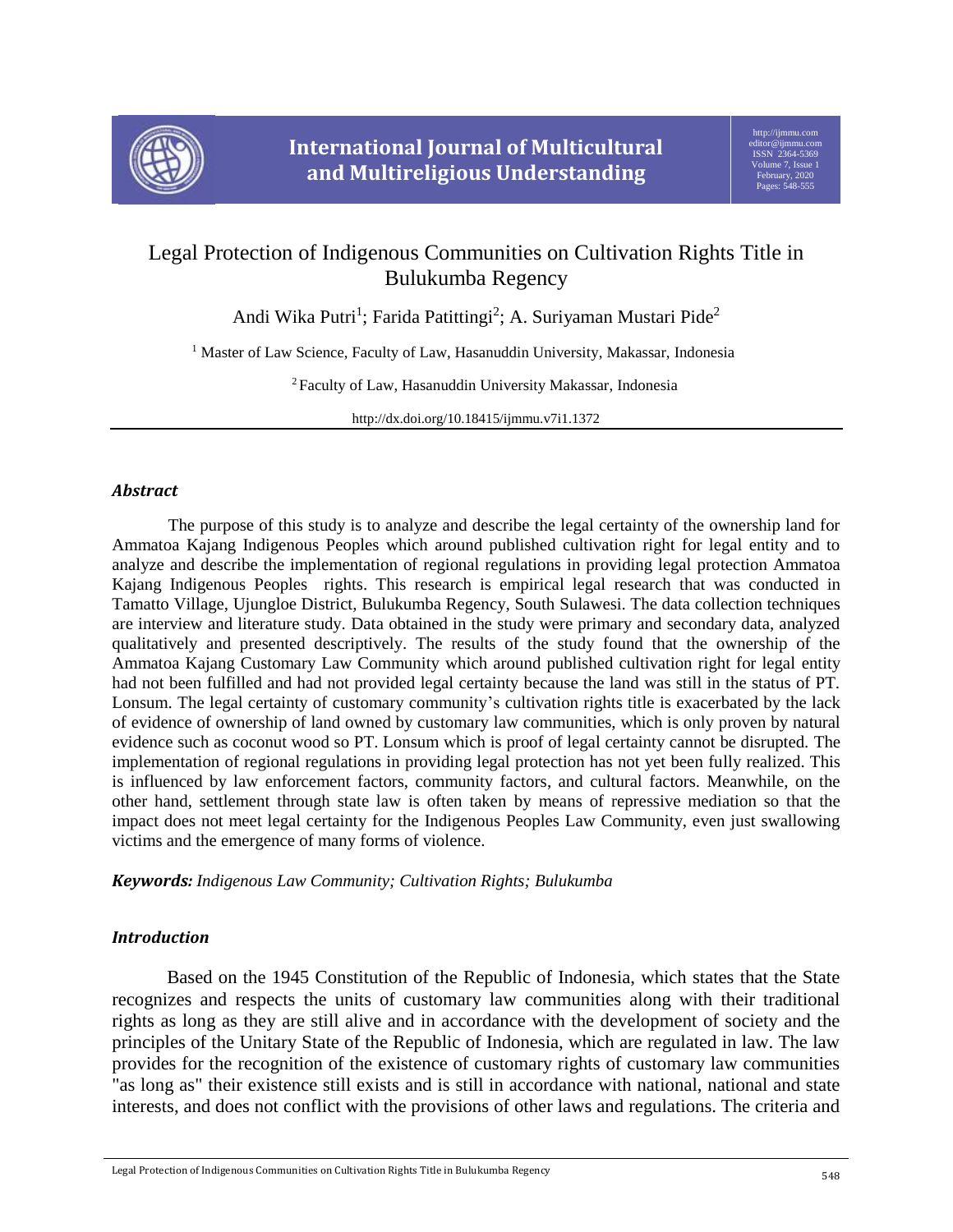determination of the existence or absence of customary rights consist of 3 (three) elements, namely the existence of customary law communities, the existence of land which is the customary law area, and the existence of village heads and customary elders who are in fact recognized by their citizens (Harsono, 2008).

However, as has been stated that the existence of customary rights of indigenous peoples today needs attention because their existence lately has often drawn debates related to the conflict of interests between indigenous and tribal peoples over customary land and the interests of investors/business entities granted rights. Cultivation Rights Title (HGU) on customary land owned by the indigenous community. The emergence of various interest debates is due to polemic policies taken by the government with an orientation of economic growth and modernization in an empirical order not to recognize, respect and protect the rights of indigenous and tribal peoples on land (Ulfstein, 2004; Gilbert, 2016).

The government is more inclined to prioritize the interests of capital owners/entrepreneurs by giving more rights without prioritizing the interests of indigenous peoples so that it results in massive and multidimensional land conflicts and land disputes that result in fatalities. This difference in perception also causes 'prolonged suffering' for indigenous and tribal peoples who are always on the losing side (Pide, 2007).

One of them is the case that happened as experienced by the Ammatoa Kajang Customary Law Community. Although legal recognition has been applied by the local government through the Regional Regulation of Bulukumba District Number 9 of 2015 concerning the Inauguration, Strengthening and Protection of the Ammatoa Kajang Customary Community, some Ammatoa indigenous communities still feel that they have less certainty over their rights to land since the existence of PT. London Sumatra (Lonsum).

Legal uncertainty over land tenure and ownership should not occur if observing the Regulation of the Minister of Agrarian Affairs and Spatial Planning / Head of National Land Agency Number 10 Year 2016 concerning Tara How to determine Cultivation Rights Title over Land of Customary Law Communities and Communities in Certain Regions (hereinafter abbreviated Permen ATR / BPN No. 10/2016), which is basically formed to provide legal protection guarantees for the legal rights of adat and communities in certain areas that control land for a long period of time.

Based on Article 2 paragraph (1) juncto Article 3 paragraph (1) Minister Regulation No. 10/2016 determines that indigenous and tribal peoples who meet the requirements can be confirmed their land rights by being given in the form of communal rights. Furthermore, referring to Article 5 of the Regional Regulation of the Regency of Bulukumba No. 9/2015 that one of the objectives of the Regional Regulation of Bulukumba Regency No. 9/2015 is to provide legal certainty for the rights of the Kajang customary community. Seeing the problems that have occurred, until 2019, conflicts between the community and PT. Lonsum is a conflict that has been protracted without an optimal solution for both parties. Issuance of ATR / BPN Regulation No. 10/2016 and the Regional Regulation of the Regency of Bulukumba No. 9/2015 was supposed to provide protection and legal certainty of the rights of the Ammatoa Kajang customary community, but apparently despite the issuance of Perda Bulukumba No. 9/2015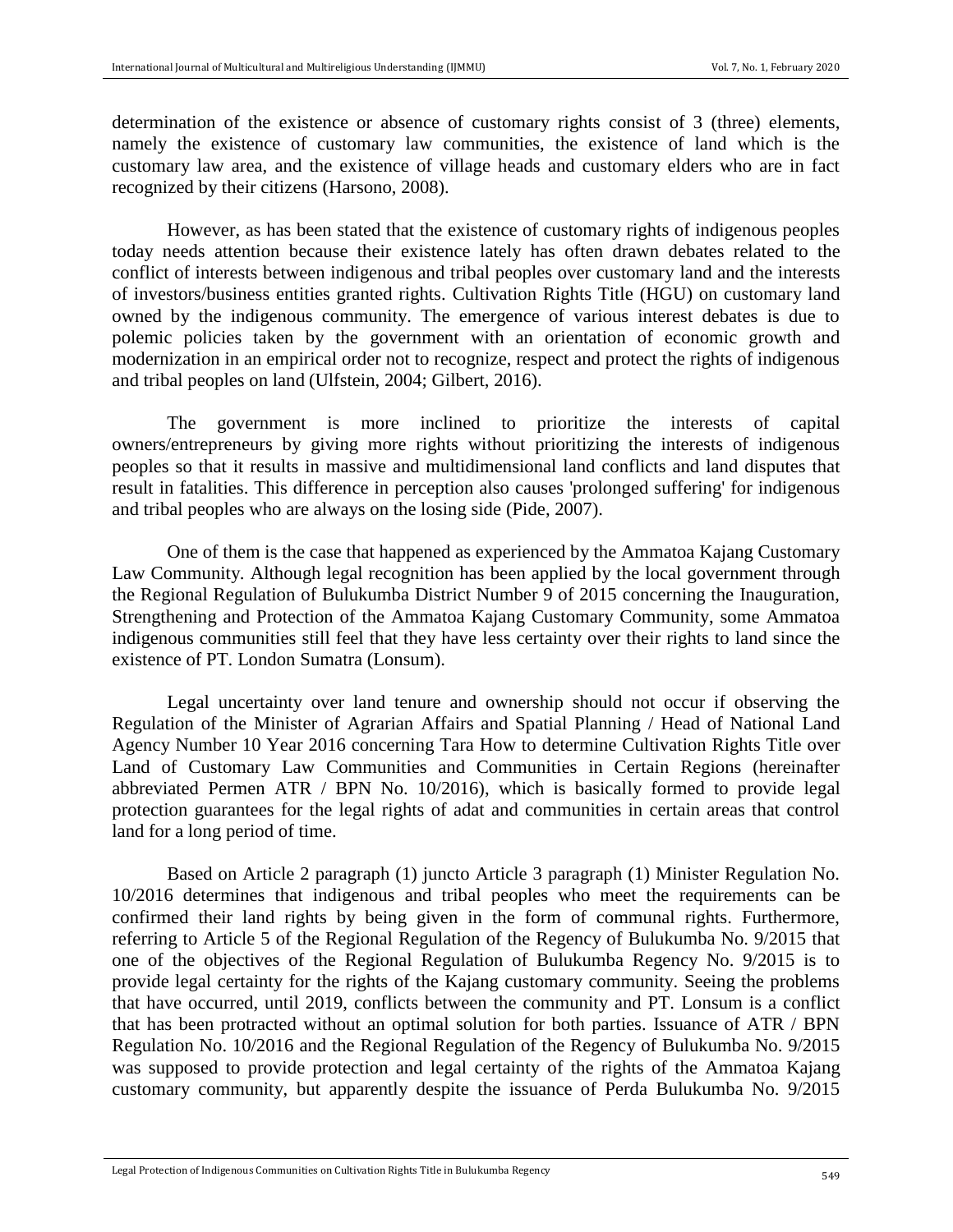cannot stop PT. Lonsum to continue to strive to control the land owned by local customary law communities.

#### *Methodology*

This research is empirical legal research. This research was conducted in T Amatto Village, Ujungloe District, Bulukumba Regency, South Sulawesi. Data collection techniques carried out by applying interviews and literature study. Data obtained in the study were primary and secondary data, analyzed qualitatively and presented descriptively. The qualitative method is a research method based on the philosophy of positivism, used to examine the condition of natural objects, (as opposed to being experiments) where the researcher is a key instrument.

#### *Results and Discussion*

## *A. Legal Certainty on Cultivation Rights Title of the Ammatoa Kajang Customary Law Community Surrounding Public Entitlement Rights Issue on Behalf of Legal Entities*

Based on the results of research conducted by Bulukumba Regency, PT. Lonsum, which carries out rubber plantations business activities, has been criticized by various local customary law communities because their Cultivation Rights are also claimed as community-owned land. Land tenure carried out by PT. Lonsum which is questioned by the community basically exists in 3 (three) locations, namely Tamatto Village, Ujung Loe District, Bonto Maringi Village, Bulukumba District, Bontoa Batu Loe Village, where the most concrete problem is in Tamatto Village, Ujung Loe District.

Based on interviews with informants it is known that there is a lack of clarity about the ownership of land taken by PT. Lonsum, the whole community expects the local government to solve the problem correctly and that the community's lands be returned immediately as a form of recognition of the existence of indigenous and tribal peoples. Ammatoa explained that the acquisition of HGU land by PT. Lonsum is contrary to the principle of land tenure based on the customary law of Ammatoa Kajang, moreover, land acquisition by PT. Lonsum does not contribute to adat, that is, there is no profit sharing.

Indigenous peoples' rights to land that have been passed on for generations that have been guaranteed and confirmed based on the Regional Regulation of the Regency of Bulukumba Number 9 of 2015 concerning the Inauguration, Strengthening and Protection of Ammatoa Kajang Customary Law Community are neglected by the presence of PT. Lonsum. Recognition of indigenous peoples and their traditional rights must certainly be followed by granting exclusive rights to communities to control and manage the resources in their environment, such as land or forests which are the main source of livelihood for indigenous peoples (Patittingi, 2012).

The results of interviews with local KHA MHA (customary law community) who live in Tamatto Village, Ujung Loe District, do not all have strong evidence that shows the relationship with the land claimed as his property and has been obtained for generations. Most can only show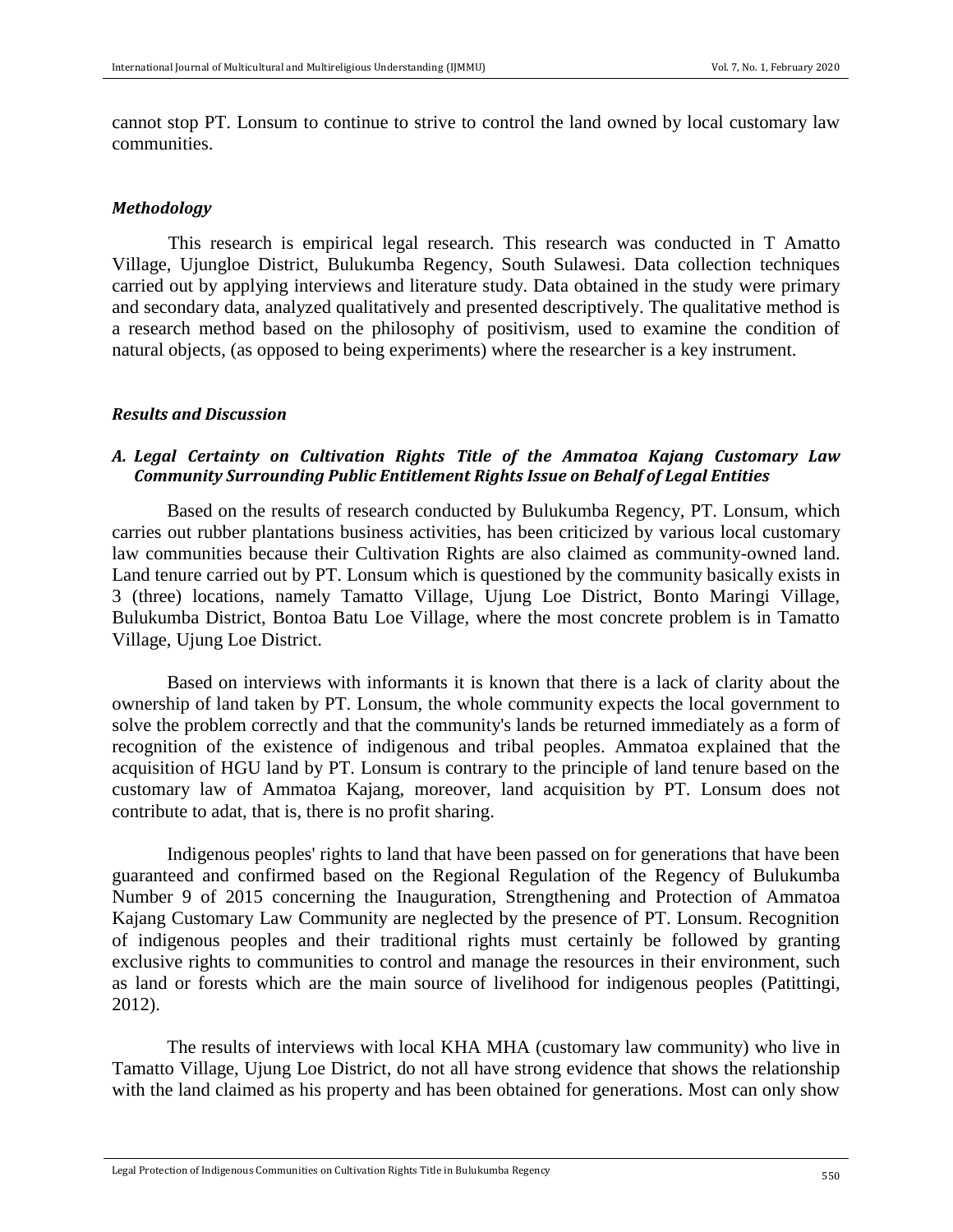with natural evidence in the form of coconut wood and plants around the plantation area of PT. Lonsum.

The next process is identification, verification, and inspection in the field by the IP4T (Inventory, Ownership and Land Use Inventory) Team. If based on the results of the field inspection, the land submitted for application as a communal right is located in the Right to Cultivate Area, then IP4T will give a notification to the right holder and related parties and ask to relinquish a part of the land rights that have been controlled by the people in a certain area and return his land to the state. This was sourced from the Regulation of the Minister of Agrarian and Spatial Planning / Head of the National Land Agency Number 10 of 2016 concerning Procedures for Determining Communal Rights to Customary Law Communities and Communities Within Specific Areas.

Cultivation Rights Title which is proven in the form of natural evidence shows one of the characteristics of customary law, the unwritten legal instruments contained in the customs of the community that apply as law. Land that is subject to customary law does not register land, so it does not guarantee legal certainty. Thus, it can be concluded that Cultivation Rights Title claims by some local customary law communities which have not obtained results to date have been clouded by the absence of strong proof of ownership to show their relationship with the land concerned, so according to BPN, PT. Lonsum is proof of legal certainty.

Legal certainty is something that is desired based on Perda Bulukumba District No. 9 of 2015. Article 5 of the Regional Regulation of the Regency of Bulukumba No. 9/2015 that one of the objectives of the Regional Regulation of the Bulukumba Regency No. 9/2015 is to provide legal certainty for the rights of the Kajang customary law community so that they can live safely, grow and develop as a community group following their dignity and human dignity and are protected from acts of discrimination, as well as to provide certainty for the implementation of Bulukumba district government responsibilities in the field of respect, fulfillment of the protection and empowerment of Ammatoa Kajang customary law communities and their rights.

The doctrine of legal certainty comes from Juridical-Dogmatic teachings which are based on the positivistic school of thought in the world of law, which tends to see the law as something autonomous, independent because adherents of this thought, the law is nothing but a collection of rules. For adherents of this school, the purpose of the law is nothing but guaranteeing the realization of legal certainty. Legal certainty is realized by the law by its nature which only makes a general rule of law. The general nature of the rule of law proves that the law does not aim to bring about justice or expediency, but merely for certainty (Ali, 2002).

the condition of the Kajang Customary Community, which generally has no means of proof of land in the form of written evidence. This provision is considered as a provision that is rooted in the values of justice, which provides space for someone who controls the hereditary land to obtain recognition as the party entitled to the land.

The Ammatoa Kajang Customary Law community's Cultivation Rights Title around which the rights to operate on behalf of the legal entity are issued have not been fulfilled and have not provided legal certainty because the land is still in the status of PT. Lonsum. The policy taken by the government is to mediate with the local community where the conflict resolution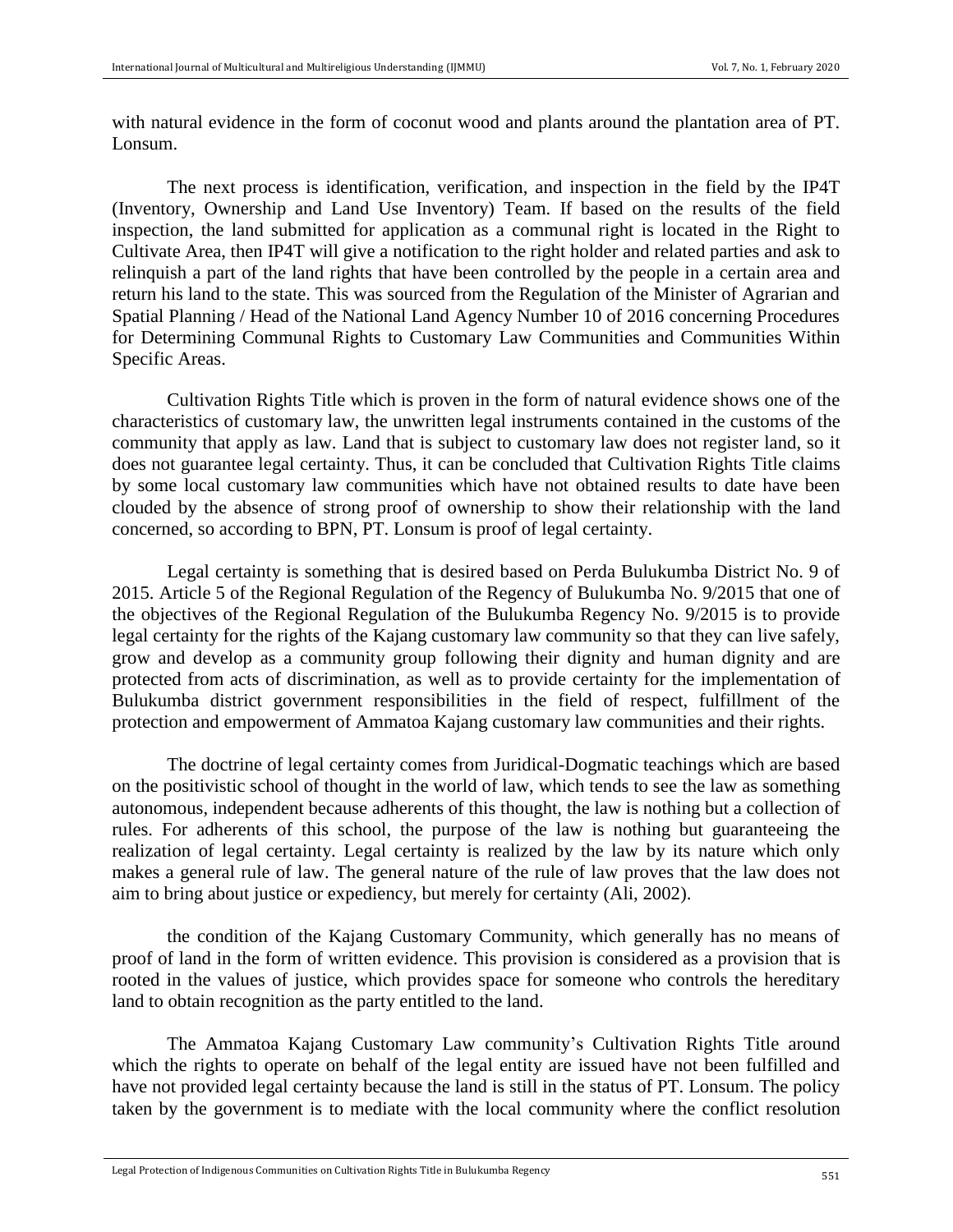will only be resolved in 2023 when PT. Lonsum is over. The legal certainty of customary community Cultivation Rights Title is exacerbated by the lack of evidence of ownership of land owned by customary law communities, which is only proven by natural evidence such as coconut wood so PT. Lonsum which is proof of legal certainty cannot be disrupted.

## *B. Implementation of Regional Regulations in Providing Legal Protection for the Rights of Ammatoa Kajang Customary Community*

In the land sector, Law Number 32 of 2004 concerning the Regional Government provides regulations on the land sector and grants the regulatory authority to provincial and district/city regional governments, while the control rights in the name remain based on the agrarian basic law (UUPA). As discussed in the previous discussion, the existence of provisions relating to the Ammatoa Kajang customary community is clear and expressly regulated in Regional Regulation No. 9 of 2019 concerning Inauguration, Recognition of Rights, and Protection of the Rights of Ammatoa Kajang Customary Law Community which is in Article 15 paragraph (1) The regional regulation explains that the Ammatoa Kajang Customary Law Community has the right to the lands, territories and natural resources that they have owned or occupied for generations and / or were obtained through other mechanisms.

In the context of the Regional Government, in addition to the Regent and Deputy Regent who have overall responsibility related to all problems in the region, there is also a Regional Work Unit (SKPD) that has been formed and has the role and responsibility directly to carry out local government affairs in specific fields (Raja, 2019). Including agrarian affairs or land matters in the context of Bulukumba Regency being the duties and functions of the Regional Government of Bulukumba Regency, especially in this case the Dispute Handling Team, which has been stated in Article 1 Number 19 of the Regional Regulation of Bulukumba Number 9 of 2015 concerning Inauguration, Rights Recognition, and Protection of Ammatoa Kajang Customary Community Rights. This also relates to the steps taken by the government in regulating land tenure as a tribute to the provisions of Article 3 of the UUPA.

As for certain restrictions issued by the government related to the granting of business licenses / granting of land rights to business entities in the Ammatoa Kajang area, they are of the type of Cultivation Rights Title (HGU). Furthermore, the term of HGU in Article 29 paragraphs (1), (2) and (3) of the UUPA is a maximum of 85 (eighty-five) years, but in reality PT. Lonsum currently operates on the Ammatoa Kajang customary land, even if it is carefully calculated by PT. Lonsum has been around for about 100 (one hundred) years. PT. Lonsum itself has existed since 1919 with the status of erfpacht rights through the decision of the Dutch East Indies General. In 1961 it was converted to HGU.

The researcher assessed that the granting of the HGU permit if seen further, in fact, did not necessarily provide legal certainty for the owners of the customary land of Ammatoa Kajang, whereas in Article 5 Letter C of Regional Regulation Number 5 of 2015 had stipulated that with the existence of the Regional Regulation of Bulukumba Regency, it was hoped that Legal Certainty could be created. for the Ammatoa Kajang Customary Law Community in order to be able to live safely, grow and develop as a group of people following their dignity and human dignity and most importantly protect them from acts of discrimination.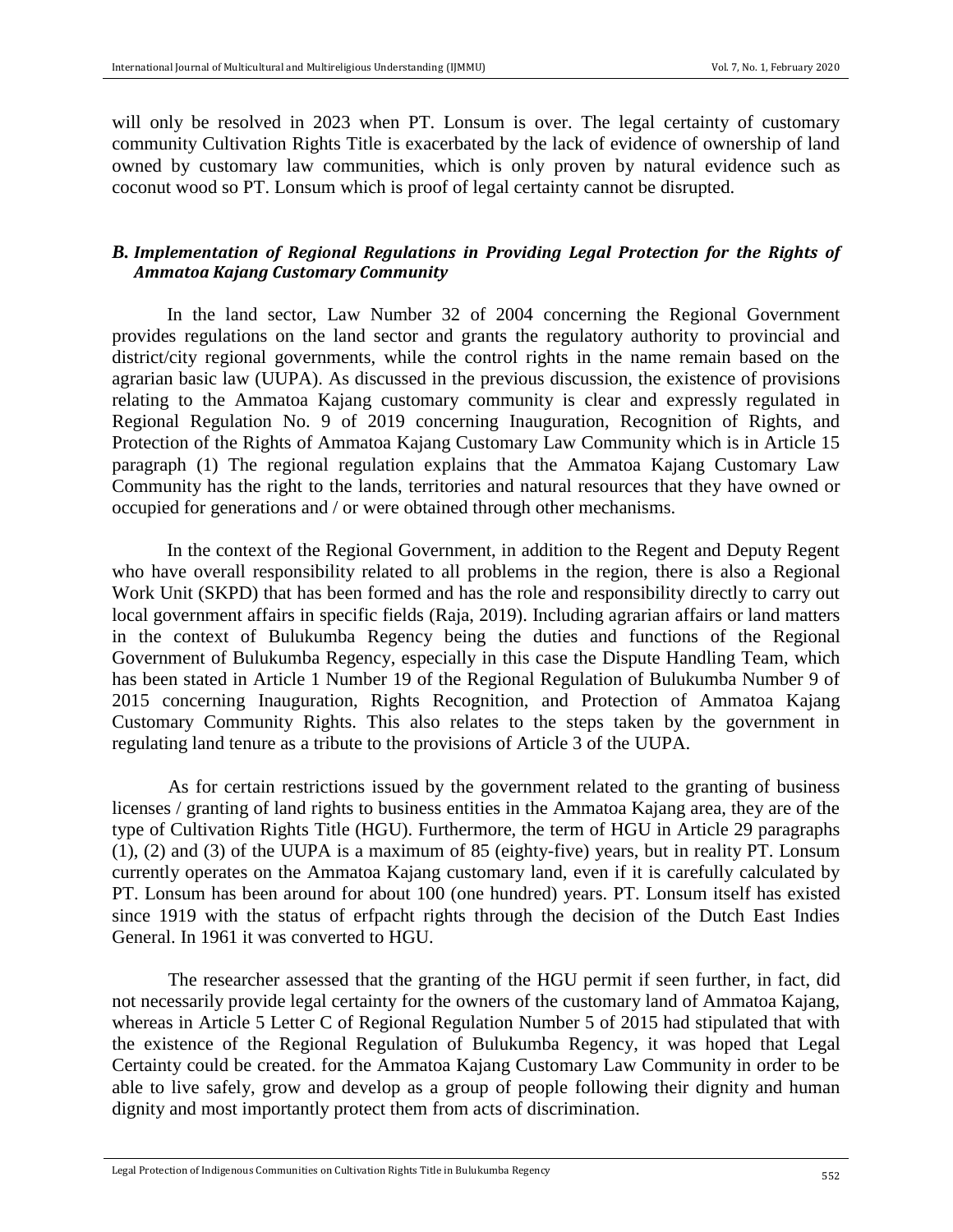The researcher assessed that with the scope stipulated in Article 6 letter e above, the handling of Ammatoa Kajang land rights was able to be handled by the Regional Government, but from the interviews of researchers, there was a difference in the results where the regional government claimed that the land rights issue was internal while the scope of local regulations in Bulukumba regency regulates the handling of external disputes as happened to the Ammatoa Kajang Customary Law Community with PT. Lonsum.

As discussed above, the answer is obtained that the implementation of regional regulations in providing legal protection to the rights of the Ammatoa Kajang customary community has not been carried out properly. Based on this, the researcher relates to Soerjono Soekanto's opinion, that there are 5 (five) factors that influence law enforcement/compliance, namely legal factors, law enforcement factors, facilities and infrastructure factors, community factors, and cultural factors.

One indicator of the rule of law is its success in law enforcement, which is carried out and obeyed by all elements of society (Skolnick, 2011; Nonet et al., 2017). Related speakers explained which law enforcement agencies were involved by the local government in optimizing legal protection for the Ammatoa Kajang Customary Law Community, having appointed the Regional Government as a legal entity, as well as involving the Regional Work Unit (SKPD) that had been formed and had a role and responsibility directly responsible for carrying out regional government affairs.

Legal protection that should be given by the government to prevent preventive in creating things that are detrimental to the interests of indigenous and tribal peoples (Anaya, 2003; Ulfstein, 2004). This can be observed in the large-scale land tenure as carried out by PT. Lonsum to the Customary Law Community to the customary rights of Ammatoa Kajang only takes a way out by means of PT. Lonsum can not change the nature of ownership of its rights other than only with the Cultivation Rights Title (HGU).

Preventive prevention involves local government not only the only way but also a form of repressive legal protection concerning land tenure (Ndulo, 2011). Based on the results of interviews the researchers argued that the conflict between indigenous and tribal peoples against companies could not only be resolved by forming a regional regulation, in which the local government, in this case, was only as a facilitator and mediator so that its role could not be unilateral and protect third parties. The implementation of regional regulations in providing legal protection has not yet been fully realized. Issues of Ammatoa Kajang Customary Law Community is difficult to find a solution where adat issues use adat mechanisms such as prioritizing the principles of local wisdom, social justice, and human rights principles. Whereas on the other hand, settlement through state law is often pursued by means of repressive mediation. So that the impact does not meet the legal certainty for the Customary Law Community, it only takes its toll and forms a form of violence. Besides solving problems through adat mechanisms is only seen as an alternative in the settlement of customary rights.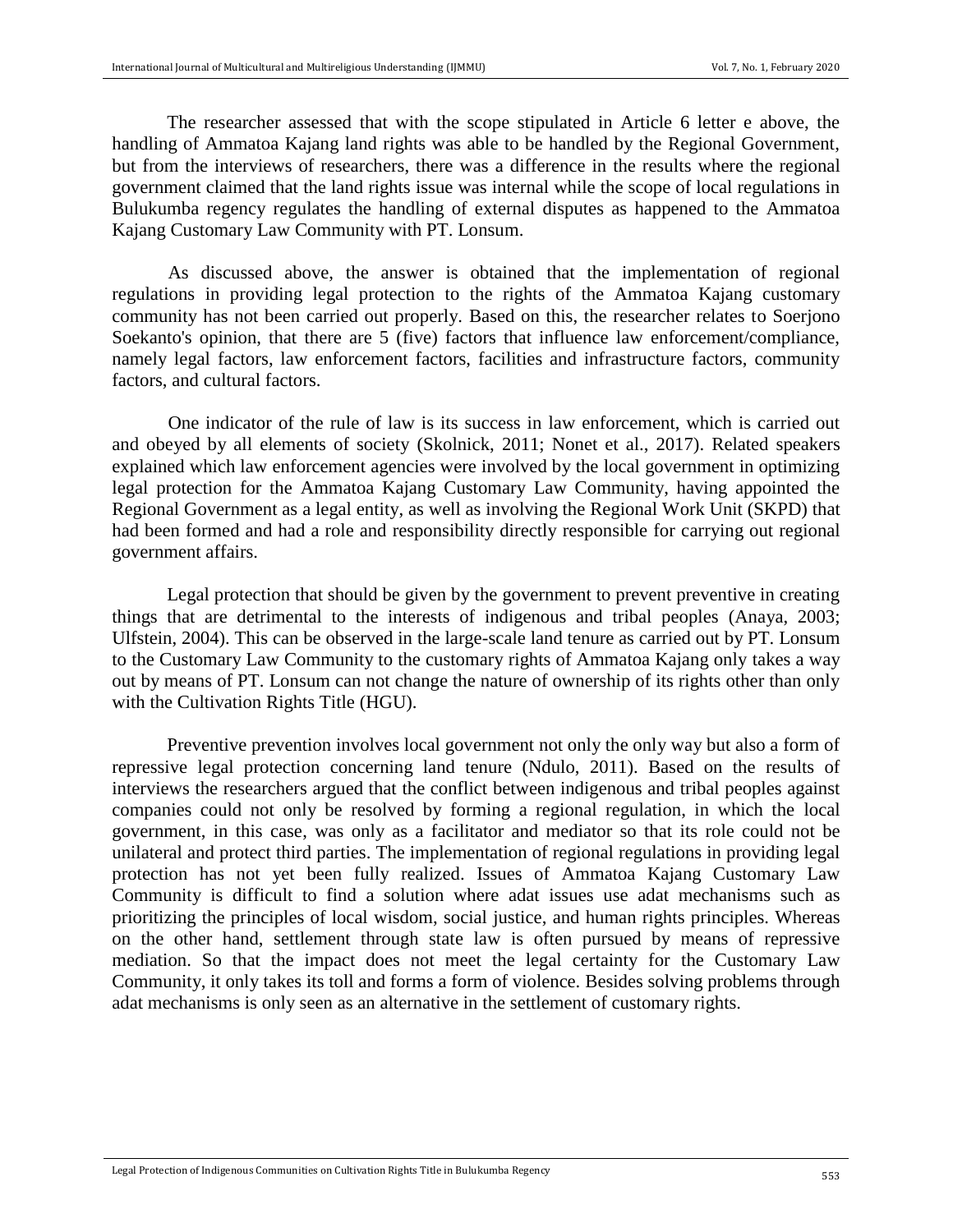#### *Conclusion*

The Ammatoa Kajang Customary Law community's Cultivation Rights Title around which the rights to operate on behalf of the legal entity are issued have not been fulfilled and have not provided legal certainty because the land is still in the status of PT. Lonsum. The policy taken by the government is to mediate with the local community, whose conflict resolution will only be resolved in 2023 when PT. Lonsum is over. The implementation of regional regulations in providing legal protection has not yet been fully realized. This is influenced by law enforcement factors, community factors, and cultural factors. Issues of Ammatoa Kajang Customary Law Community is difficult to find a solution where legal issues exist, especially customary land using adat mechanisms such as prioritizing the principles of local wisdom, social justice, and human rights principles. Meanwhile, on the other hand, settlement through state law is often taken by means of repressive mediation. So that the impact does not meet legal certainty for the Customary Law Community, instead it only takes its toll and forms a form of violence.

#### *References*

Ali, A. (2002). *Menguak Tabir Hukum Suatu Kajian Filosofis dan Sosiologis*. Philpapers.

- Anaya, S. J. (2003). *International law and indigenous peoples*. Ashgate/Dartmouth.
- Gilbert, J. (2016). *Indigenous peoples' land rights under international law: from victims to actors*. Brill Nijhoff.
- Harsono, B. (2008). *Hukum Agraria Indonesia, Sejarah Pembentukan Undang-undang Pokok Agraria, Isi dan Pelaksanaannya, Jilid 1: Hukum Tanah Nasional*. Jakarta: Djambatan.
- Ndulo, M. (2011). African customary law, customs, and women's rights. *Indiana Journal of Global Legal Studies*, *18*(1), 87-120.
- Nonet, P., Selznick, P., & Kagan, R. A. (2017). *Law and society in transition: Toward responsive law*. Routledge.
- Patittingi, F. (2012). Hak Masyarakat Hukum Adat Dalam Pengeloaan Sumberdaya Alam. *Amanna Gappa*, 289.
- Pide, A. S. M. (2007). *Dilema Hak Kolektif Eksistensi dan Realitasnya*. Pasca-UUPA.
- Raja, N. A. (2019). Analisis Peran Pemerintah Daerah dalam Penyelesaian Konflik Agraria (Studi Kasus Konflik Antara PT. PP. London Sumatra dengan Masyarakat di Kabupaten Bulukumba). *Government: Jurnal Ilmu Pemerintahan*, *12*(1), 53-66.
- Skolnick, J. H. (2011). *Justice without trial: Law enforcement in democratic society*. Quid pro books.
- Ulfstein, G. (2004). Indigenous peoples' right to land. *Max Planck Yearbook of United Nations Law Online*, *8*(1), xvii-47.